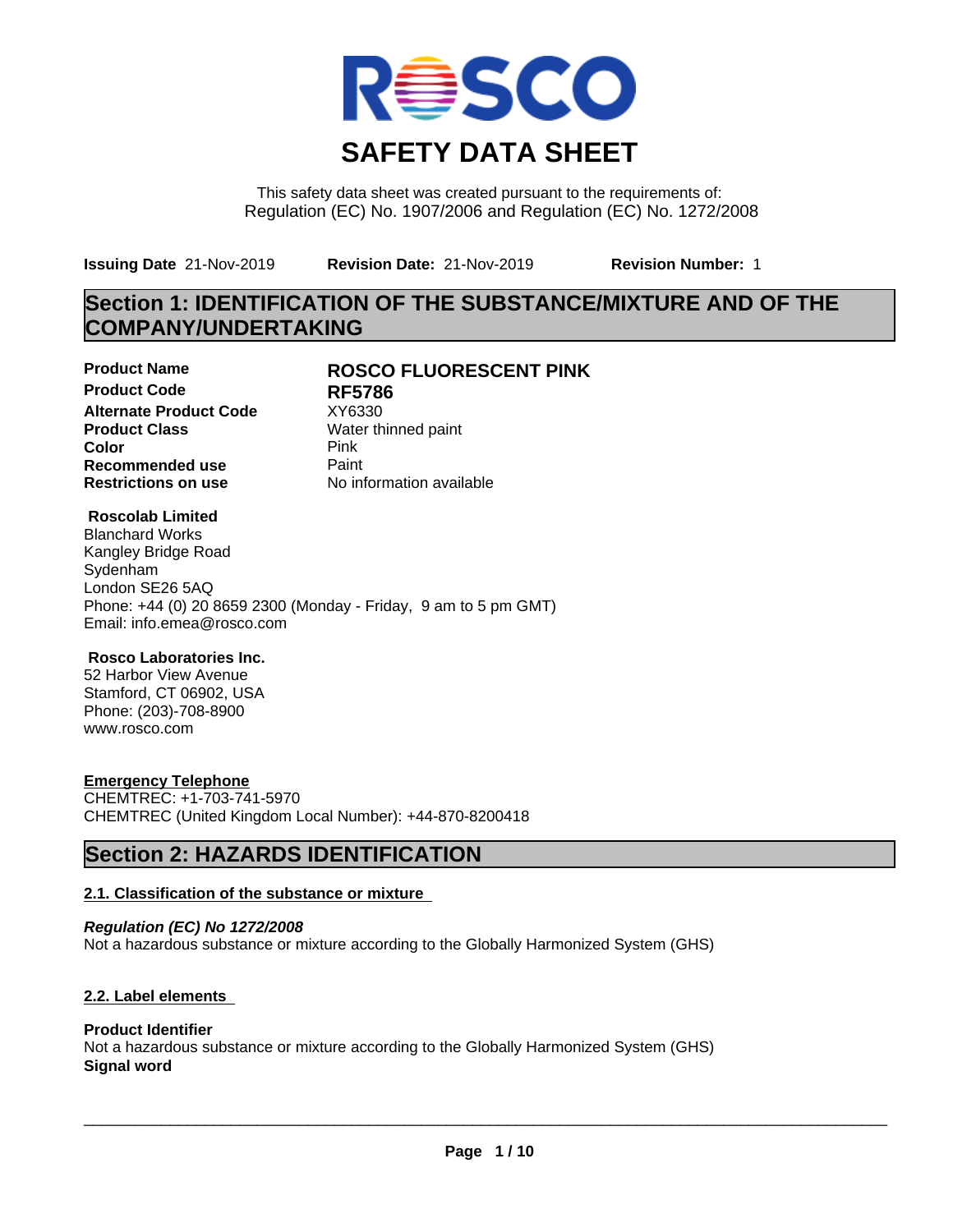#### None

EUH208 - Contains ( 2-Methyl-4-isothiazolin-3-one ). May produce an allergic reaction EUH210 - Safety data sheet available on request

#### **2.3. Other hazards**

**General Hazards** No information available

# **Section 3: COMPOSITION/INFORMATION ON INGREDIENTS**

#### **3.1 Substances**

Not applicable

#### **3.2 Mixtures**

| <b>Chemical name</b>                                           | <b>EINECS/ELINCS No.</b> | <b>CAS No.</b> | Weight-%        | <b>Classification</b><br>according to<br><b>Regulation (EC) No.</b><br>1272/2008 [CLP]                                                                          | <b>REACH registration</b><br>number |
|----------------------------------------------------------------|--------------------------|----------------|-----------------|-----------------------------------------------------------------------------------------------------------------------------------------------------------------|-------------------------------------|
| Propylene glycol                                               | 200-338-0                | $57 - 55 - 6$  | $>=1 - 5$       | Not available                                                                                                                                                   | 101-2119456809-23-02<br>24          |
| Distillates, petroleum,<br>solvent-refined heavy<br>paraffinic | 265-090-8                | 64741-88-4     | $>=0.1 - 0.3$   | Repr. 2 (H361)<br>STOT RE 1 (H372)<br>Asp. Tox 1 (H304)                                                                                                         | Not available                       |
| 2-Methyl-4-isothiazolin-3-one                                  | 220-239-6                | 2682-20-4      | $>=0.01 - 0.05$ | Acute Tox. 3 (H301)<br>Acute Tox. 3 (H311)<br>Skin Corr. 1B (H314)<br>Skin Sens. 1 (H317)<br>Eye Dam. 1 (H318)<br>STOT SE 3 (H335)<br>Aquatic Acute 1<br>(H400) | Not available                       |

*Full text of H- and EUH-phrases: see section 16*

# **Section 4: FIRST AID MEASURES**

## **4.1. Description of first aid measures**

**Description of first aid measures**

| <b>General Advice</b> | No hazards which require special first aid measures.                                                     |
|-----------------------|----------------------------------------------------------------------------------------------------------|
| <b>Eye Contact</b>    | Rinse thoroughly with plenty of water for at least 15<br>minutes and consult a physician.                |
| <b>Skin Contact</b>   | Wash off immediately with soap and plenty of water while<br>removing all contaminated clothes and shoes. |
| <b>Inhalation</b>     | Move to fresh air. If symptoms persist, call a physician.                                                |
| Ingestion             | Clean mouth with water and afterwards drink plenty of                                                    |
|                       |                                                                                                          |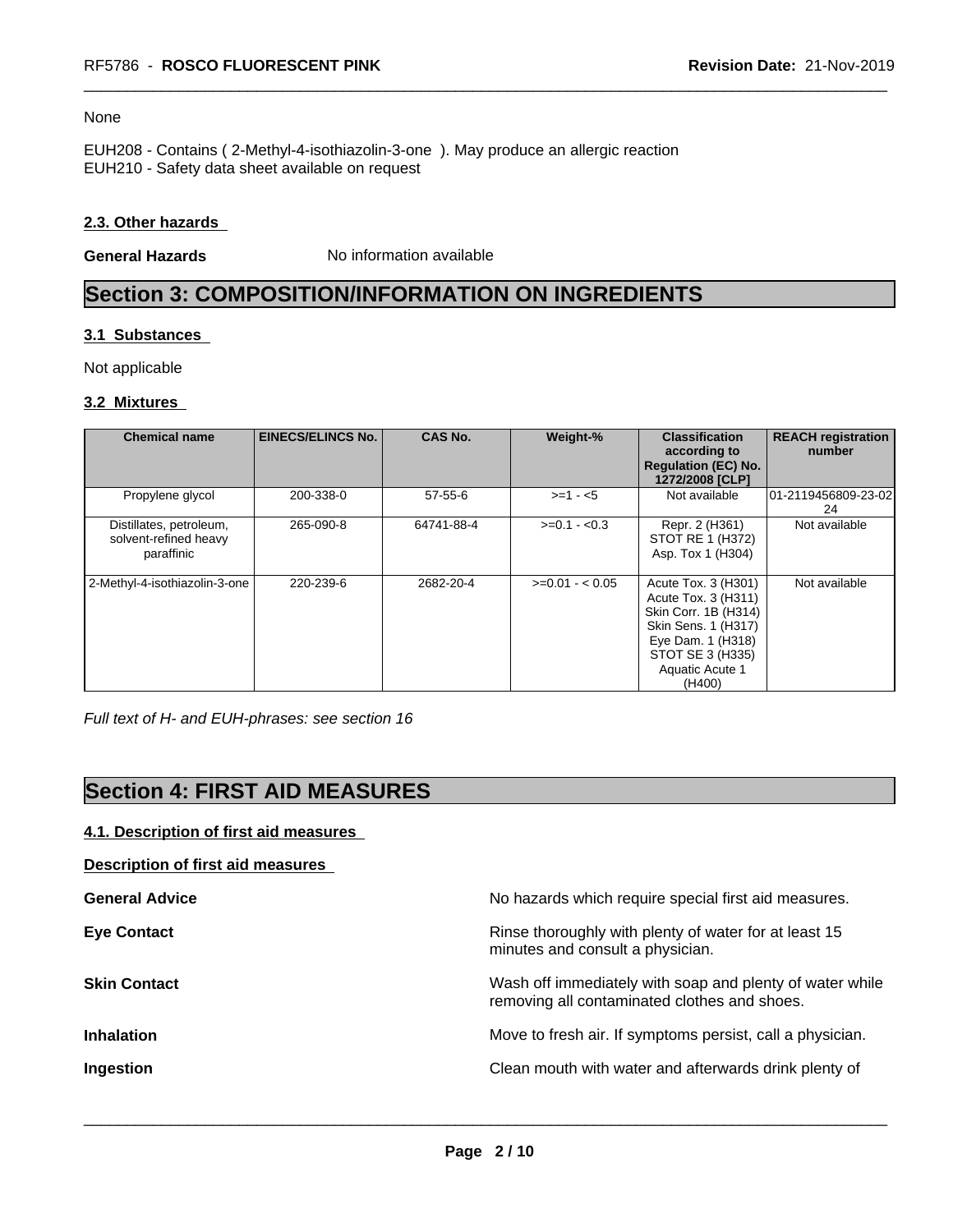water. Consult a physician if necessary.

#### **4.2. Most important symptoms and effects, both acute and delayed**

**Most Important Symptoms/Effects** May cause allergic skin reaction.

**4.3. Indication of any immediate medical attention and special treatment needed** 

**Notes To Physician Treat symptomatically.** 

extreme heat.

# **Section 5: FIRE FIGHTING MEASURES**

**5.1. Extinguishing media**

**Suitable Extinguishing Media** Media Use extinguishing measures that are appropriate to local

**Unsuitable Extinguishing Media** Noinformation available.

**5.2. Special hazards arising from the substance or mixture**

**Specific Hazards Arising From The Chemical Closed containers may rupture if exposed to fire or** 

**Sensitivity to static discharge** No

**Sensitivity to mechanical impact** No

**5.3. Advice for firefighters** 

**Protective equipment and precautions for firefighters** Wear self-contained breathing apparatus and protective

suit.

circumstances and the surrounding environment.

# **Section 6: ACCIDENTAL RELEASE MEASURES**

**6.1. Personal precautions, protective equipment and emergency procedures**

| <b>Personal Precautions</b>                               | Avoid contact with skin, eyes and clothing. Ensure<br>adequate ventilation.            |  |
|-----------------------------------------------------------|----------------------------------------------------------------------------------------|--|
| <b>Other Information</b>                                  | Observe all relevant local and international regulations.                              |  |
| 6.2. Environmental precautions                            |                                                                                        |  |
| <b>Environmental precautions</b>                          | Prevent spreading of vapors through sewers, ventilation<br>systems and confined areas. |  |
| 6.3. Methods and material for containment and cleaning up |                                                                                        |  |
| <b>Methods for Containment</b>                            | Absorb with inert material and place in suitable container<br>for disposal.            |  |
| <b>Methods for Cleaning Up</b>                            | Clean contaminated surface thoroughly.                                                 |  |
|                                                           |                                                                                        |  |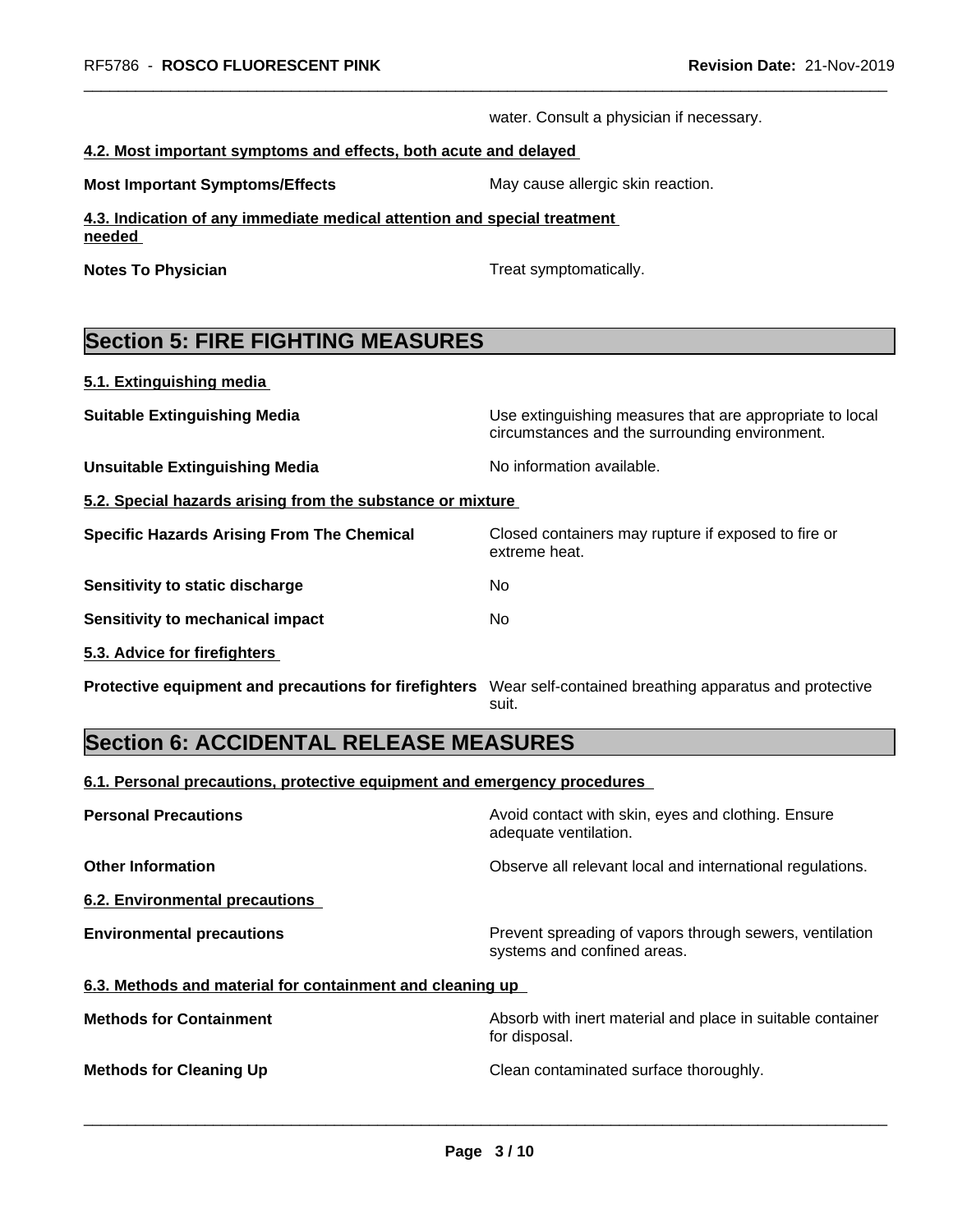**6.4. Reference to other sections**

**Other information** See Section 12 for additional information.

# **Section 7: HANDLING AND STORAGE**

**7.1. Precautions for safe handling**

**Handling Handling Avoid contact with skin, eyes and clothing. Avoid breathing** 

ventilation, wear suitable respiratory equipment.

label / literature for specific instructions.

**Hygiene Measures** Mash thoroughly after handling.

#### **7.2. Conditions for safe storage, including any incompatibilities**

**Storage Keep container tightly closed.** Keep out of the reach of children.

vapors, spray mists or sanding dust. In case of insufficient

**7.3. Specific end use(s)**

**Specific Uses Architectural coating. Apply as directed. Refer to product Specific Uses** 

**Risk Management Methods (RMM)** Not Applicable.

# **Section 8: EXPOSURE CONTROLS/PERSONAL PROTECTION**

#### **8.1. Control parameters**

| <b>Chemical name</b>              | <b>European Union</b>   | <b>Belgium</b>           | <b>Bulgaria</b> |         | <b>Cyprus</b>  | <b>France</b> | <b>Ireland</b>                                                                                                                                                  |
|-----------------------------------|-------------------------|--------------------------|-----------------|---------|----------------|---------------|-----------------------------------------------------------------------------------------------------------------------------------------------------------------|
| Propylene glycol<br>$57 - 55 - 6$ |                         | ۰                        |                 |         |                |               | TWA: 150 ppm<br>TWA: $470 \text{ mg/m}^3$<br>TWA: $10 \text{ mg/m}^3$<br>STEL: 450 ppm<br>STEL: 1410 mg/m <sup>3</sup><br>STEL: 30 mg/m <sup>3</sup>            |
| <b>Chemical name</b>              | Germany                 | Greece                   | <b>Hungary</b>  |         | <b>Iceland</b> | <b>Italy</b>  | Latvia                                                                                                                                                          |
| Propylene glycol<br>57-55-6       |                         | ۰                        |                 |         |                |               | TWA: $7 \text{ mg/m}^3$                                                                                                                                         |
| <b>Chemical name</b>              | Lithuania               | <b>Netherlands</b>       | <b>Poland</b>   | Romania | <b>Spain</b>   | <b>Sweden</b> | <b>United</b><br>Kingdom                                                                                                                                        |
| Propylene glycol<br>$57 - 55 - 6$ | TWA: $7 \text{ mg/m}^3$ | $\overline{\phantom{a}}$ |                 |         | $\,$           |               | TWA: 150 ppm<br>TWA: 474 mg/m <sup>3</sup><br>TWA: $10 \text{ mg/m}^3$<br>STEL: 450 ppm<br><b>STEL: 1422</b><br>mg/m <sup>3</sup><br>STEL: 30 mg/m <sup>3</sup> |

#### **8.2. Exposure controls**

#### **Occupational exposure controls**

**Engineering Measures Engineering Measures Engineering Measures Ensure adequate ventilation, especially in confined areas.** 

**Personal Protective Equipment**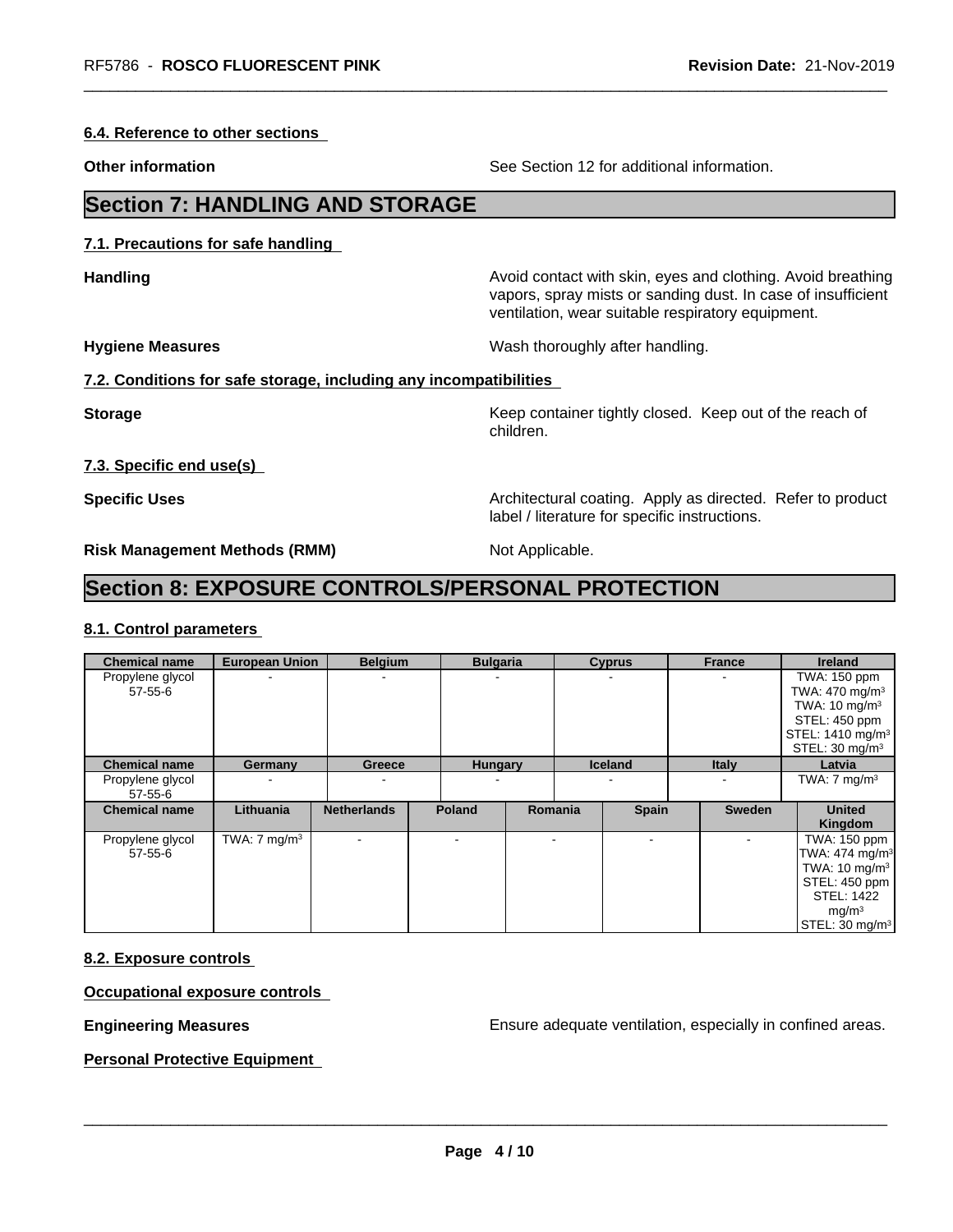**Respiratory Protection In case of insufficient ventilation wear suitable respiratory** equipment.

**Eye Protection Exercise Safety glasses with side-shields.** 

**Skin Protection Skin Protection Lightweight protective clothing.** 

**Hand protection Impervious gloves.** 

**Hygiene Measures Avoid contact with skin, eyes and clothing. Remove and Avoid contact with skin, eyes and clothing. Remove and Avoid contact with skin, eyes and clothing. Remove and** wash contaminated clothing before re-use. Wash thoroughly after handling.

## **Section 9: PHYSICAL AND CHEMICAL PROPERTIES**

#### **9.1. Information on basic physical and chemical properties**

**Appearance** liquid **Odor** little or no odor

**Property Construction Construction Construction Values Values Construction Construction Remarks/ Method Density (g/L)** 994 - 1042 None known **Relative Density** 1.00 - 1.04 **pH how information available Noting the None known None known Viscosity (cps)** No information available None known None known **Solubility(ies)** No information available None known None known **Water solubility** Note 2008 Note 2012 Note 2012 None known None known None known None known **Evaporation Rate Notify Algebra 2012 M** No information available **None known** None known **Vapor pressure** No information available None known None known **Vapor density** Notington available None known None known **Wt. % Solids** 20 - 30 None known **None known Vol. % Solids** 20 - 30 None known **20 - 30 None known Wt. % Volatiles** 70 - 80 None known **Vol. % Volatiles** 70 - 80 None known **Boiling Point (°C)** 100 100 None known **Freezing Point (°C)** 0 None known **Melting Point (°C)** Noinformation available None known **Pour Point** No information available None known None known **Flash Point (°C) Not applicable Mone Known None known None known Flammability (solid, gas)** No information available None Known None known **Upper flammability limit:** No information available None known None known **Lower flammability limit:** No information available None Known None known **Autoignition Temperature (°C)** No information available None known **Decomposition Temperature (°C)** No information available None Known None known **Partition coefficient** and the information available None known None known **Explosive properties** The None Known No information available None Known None known **Oxidizing Properties No information available** None known

**Odor Threshold** No information available

# **Section 10: STABILITY AND REACTIVITY**

**10.1. Reactivity Reactivity Not Applicable. Not Applicable.**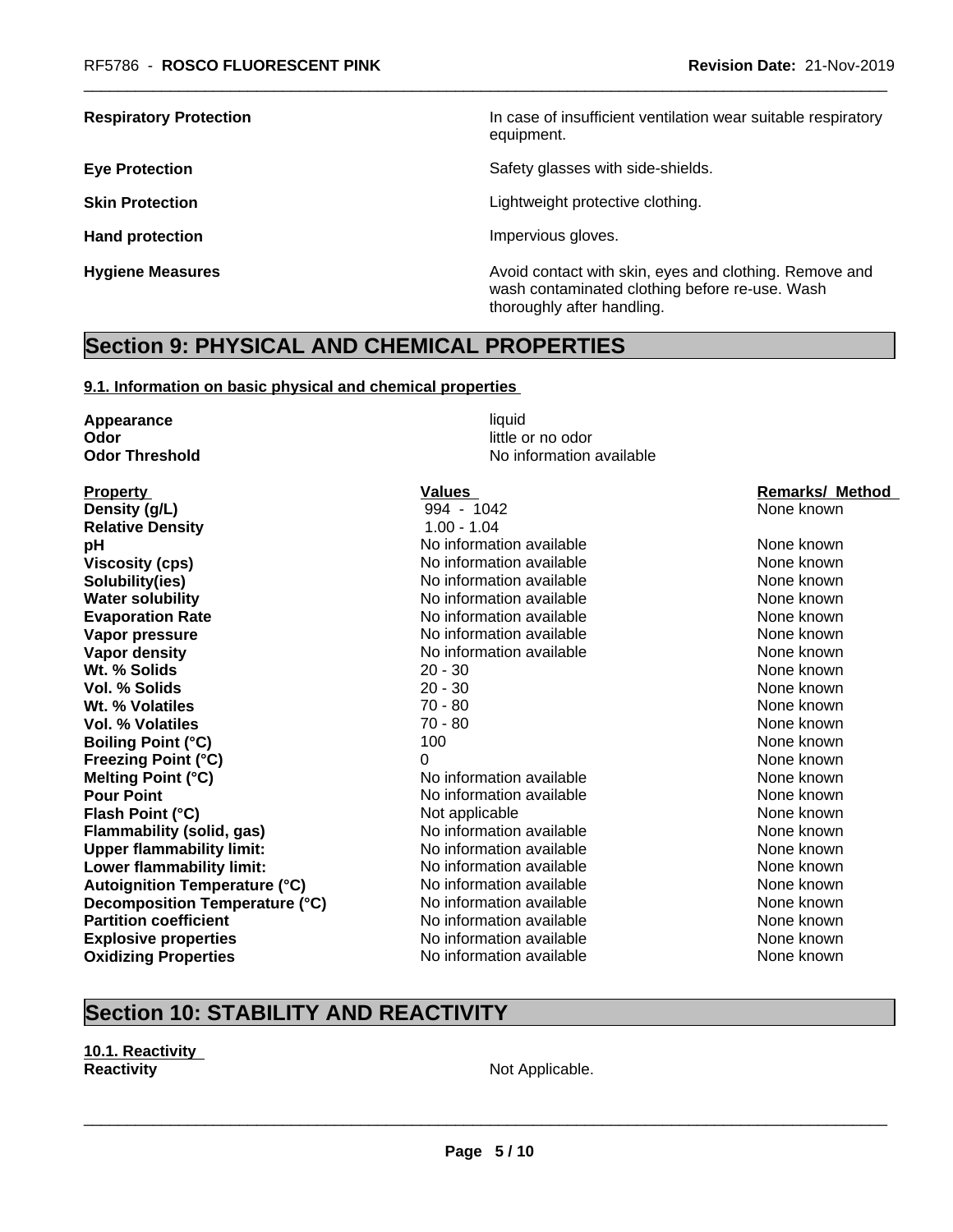| 10.2. Chemical stability                 |                                          |
|------------------------------------------|------------------------------------------|
| <b>Chemical Stability</b>                | Stable under normal conditions.          |
| 10.3. Possibility of hazardous reactions |                                          |
| Possibility of hazardous reactions       | None under normal conditions of use.     |
| 10.4. Conditions to avoid                |                                          |
| <b>Conditions to avoid</b>               | Prevent from freezing.                   |
| 10.5. Incompatible materials             |                                          |
| <b>Incompatible Materials</b>            | No materials to be especially mentioned. |
| 10.6. Hazardous decomposition products   |                                          |
| <b>Hazardous Decomposition Products</b>  | None under normal conditions of use.     |
|                                          |                                          |

# **Section 11: TOXICOLOGICAL INFORMATION**

## **11.1. Information on toxicological effects**

## **Product Information**

| <b>Inhalation</b>     | There is no data available for this product. |
|-----------------------|----------------------------------------------|
| Eye contact           | There is no data available for this product. |
| <b>Skin contact</b>   | There is no data available for this product. |
| Ingestion             | There is no data available for this product. |
| <b>Acute Toxicity</b> |                                              |

## **Component Information**

| <b>Chemical name</b>                                                      | Oral LD50                                    | Dermal LD50              | <b>Inhalation LC50</b>  |
|---------------------------------------------------------------------------|----------------------------------------------|--------------------------|-------------------------|
| Propylene glycol<br>$57 - 55 - 6$                                         | $= 20$ g/kg (Rat)                            | $= 20800$ mg/kg (Rabbit) |                         |
| Distillates, petroleum,<br>solvent-refined heavy paraffinic<br>64741-88-4 | $>$ 5000 mg/kg (Rat)                         | $>$ 2000 mg/kg (Rabbit)  | $= 2.18$ mg/L (Rat) 4 h |
| 2-Methyl-4-isothiazolin-3-one<br>2682-20-4                                | 232 - 249 mg/kg (Rat)<br>$= 120$ mg/kg (Rat) | $= 200$ mg/kg (Rabbit)   | $= 0.11$ mg/L (Rat) 4 h |

**Skin corrosion/irritation** No information available.

**Eye damage/irritation Eye damage/irritation No information available.** 

 $\overline{\phantom{a}}$  ,  $\overline{\phantom{a}}$  ,  $\overline{\phantom{a}}$  ,  $\overline{\phantom{a}}$  ,  $\overline{\phantom{a}}$  ,  $\overline{\phantom{a}}$  ,  $\overline{\phantom{a}}$  ,  $\overline{\phantom{a}}$  ,  $\overline{\phantom{a}}$  ,  $\overline{\phantom{a}}$  ,  $\overline{\phantom{a}}$  ,  $\overline{\phantom{a}}$  ,  $\overline{\phantom{a}}$  ,  $\overline{\phantom{a}}$  ,  $\overline{\phantom{a}}$  ,  $\overline{\phantom{a}}$ 

**Sensitization Sensitization No sensitizing effects known.**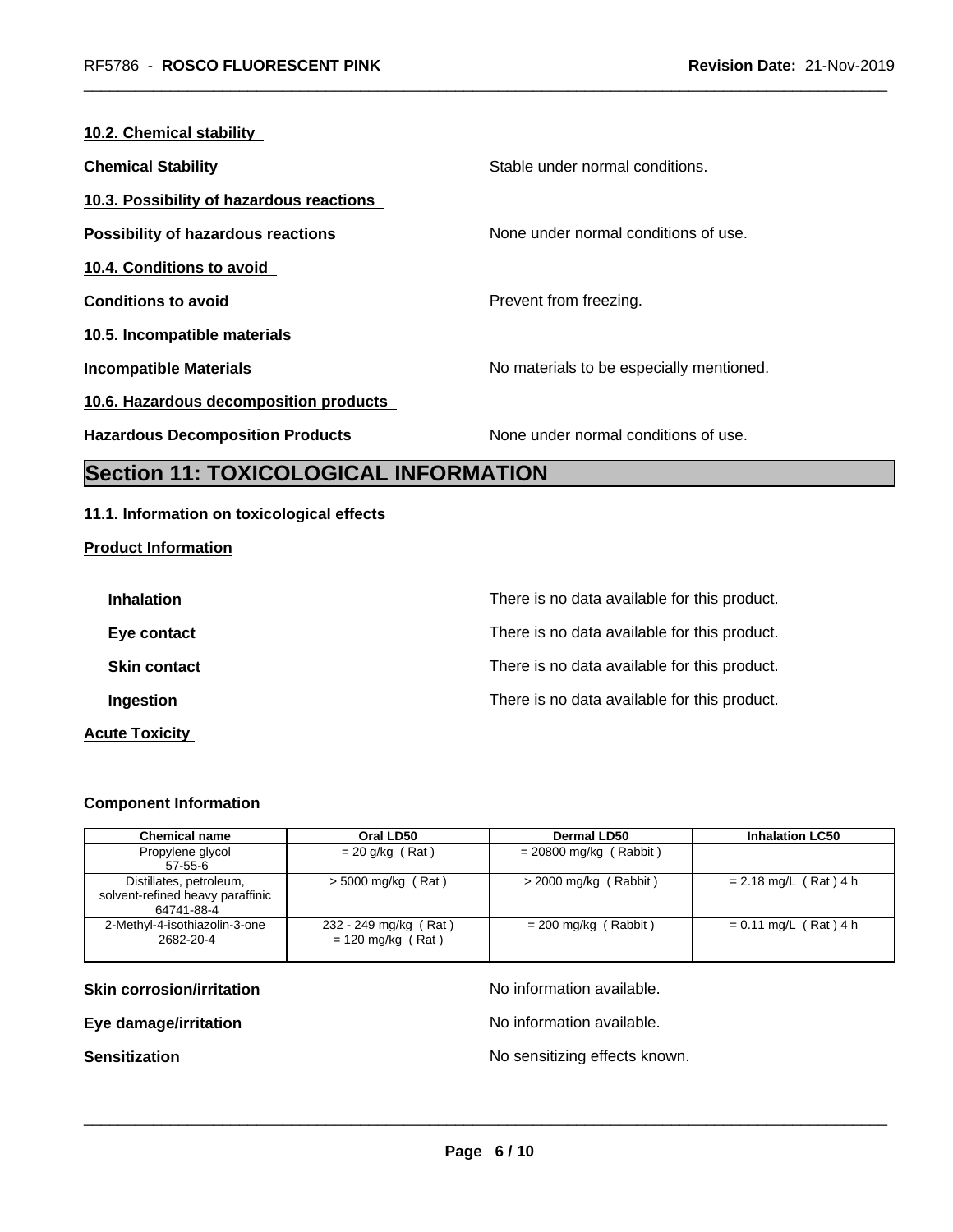## **Mutagenic Effects Mutagenic Effects No information available.**

#### **Carcinogenic effects**

No ingredient of this product present at levels greater than or equal to 0.1% is identified as probable, possible or confirmed human carcinogen by IARC.

#### **Legend**

IARC - International Agency for Research on Cancer

| <b>Reproductive Effects</b>     | No information available. |
|---------------------------------|---------------------------|
| <b>Developmental Effects</b>    | No information available. |
| <b>STOT - single exposure</b>   | No information available. |
| <b>STOT - repeated exposure</b> | No information available. |
| <b>Neurological Effects</b>     | No information available. |
| <b>Target organ effects</b>     | No information available. |
| <b>Symptoms</b>                 | No information available. |
| <b>Aspiration Hazard</b>        | No information available. |

# **Section 12: ECOLOGICAL INFORMATION**

#### **12.1. Toxicity**

The environmental impact of this product has not been fully investigated

| <b>Chemical name</b>             | Algae/aquatic plants | Fish                                              | Crustacea                  |
|----------------------------------|----------------------|---------------------------------------------------|----------------------------|
| Propylene glycol                 |                      | LC50 41 - 47 mL/L Oncorhynchus                    | $EC50 > 1000$ mg/L (48 h)  |
| $57 - 55 - 6$                    |                      | mykiss $(96 h)$<br>$LC50 = 710$ mg/L Pimephales   | $EC50 > 10000$ mg/L (24 h) |
|                                  |                      | promelas (96 h)                                   |                            |
|                                  |                      | $LC50 = 51600$ mg/L Oncorhynchus                  |                            |
|                                  |                      | mykiss $(96 h)$                                   |                            |
|                                  |                      | $LC50 = 51400$ mg/L Pimephales<br>promelas (96 h) |                            |
| Distillates, petroleum,          |                      | LC50 > 5000 mg/L Oncorhynchus                     | $EC50 > 1000$ mg/L (48 h)  |
| solvent-refined heavy paraffinic |                      | mykiss (96 h)                                     |                            |
| 64741-88-4                       |                      |                                                   |                            |

## **12.2. Persistence and degradability**

| <b>Persistence / Degradability</b> | No information available. |
|------------------------------------|---------------------------|
| 12.3. Bioaccumulative potential    |                           |
| <b>Bioaccumulation</b>             | No information available. |
| 12.4. Mobility in soil             |                           |
| <b>Mobility in soil</b>            | No information available. |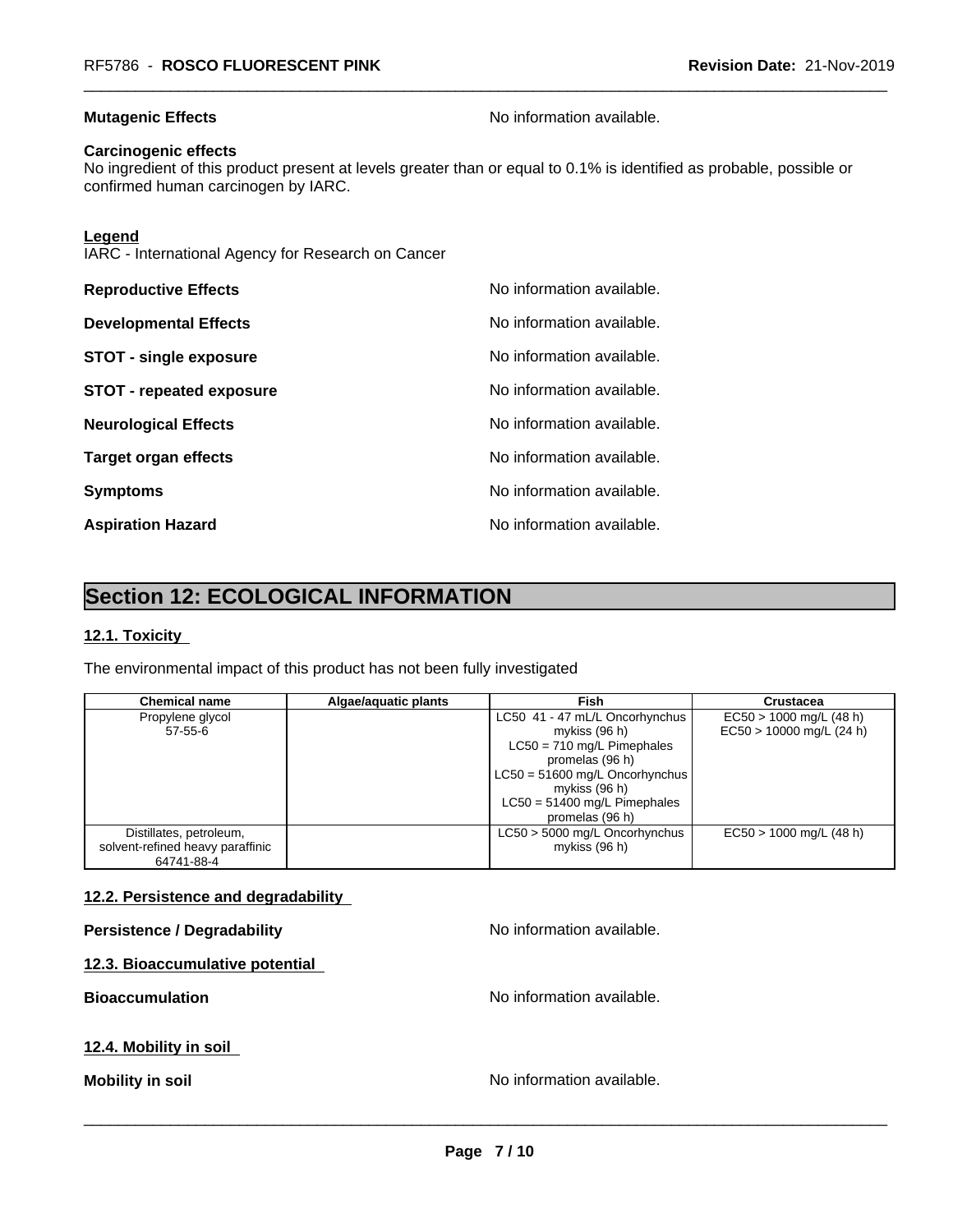## **Mobility in Environmental Media** Noinformation available.

#### **12.5. Results of PBT and vPvB assessment**

## **PBT and vPvB assessment** Noinformation available.

| Chemical name                                                          | <b>PBT and vPvB assessment</b>                 |
|------------------------------------------------------------------------|------------------------------------------------|
| Propylene glycol                                                       | The substance is not PBT / vPvB PBT assessment |
| $57 - 55 - 6$                                                          | does not apply                                 |
| Distillates, petroleum, solvent-refined heavy paraffinic<br>64741-88-4 | The substance is not PBT / vPvB                |

#### **12.6. Other adverse effects**

**Other adverse effects No information available No information available** 

# **Section 13: DISPOSAL CONSIDERATIONS**

#### **13.1. Waste treatment methods**

**Waste from Residues/Unused Products** Dispose of in accordance with the European Directives on

**EWC waste disposal No No information available EWC** waste disposal No

waste and hazardous waste. **Contaminated Packaging <b>EMP** Empty containers should be taken for local recycling,

recovery or waste disposal.

**Other Information** Waste codes should be assigned by the user based on the application for which the product was used.

# **Section 14: TRANSPORT INFORMATION**

| <b>IMDG</b> | Not regulated |
|-------------|---------------|
| RID         | Not regulated |
| <b>ADR</b>  | Not regulated |
| <b>ADN</b>  | Not regulated |
| <b>IATA</b> | Not regulated |

## **Section 15: REGULATORY INFORMATION**

#### **15.1. Safety, health and environmental regulations/legislation specific for the substance or mixture**

#### **Occupational Illnesses (R-463-3, France)**

| $\sim$<br>.<br>mıca.<br>name | $\overline{\phantom{0}}$<br>numbe.<br>ገር |
|------------------------------|------------------------------------------|
| alvcol                       | ז ה                                      |
|                              | -84                                      |
|                              | È                                        |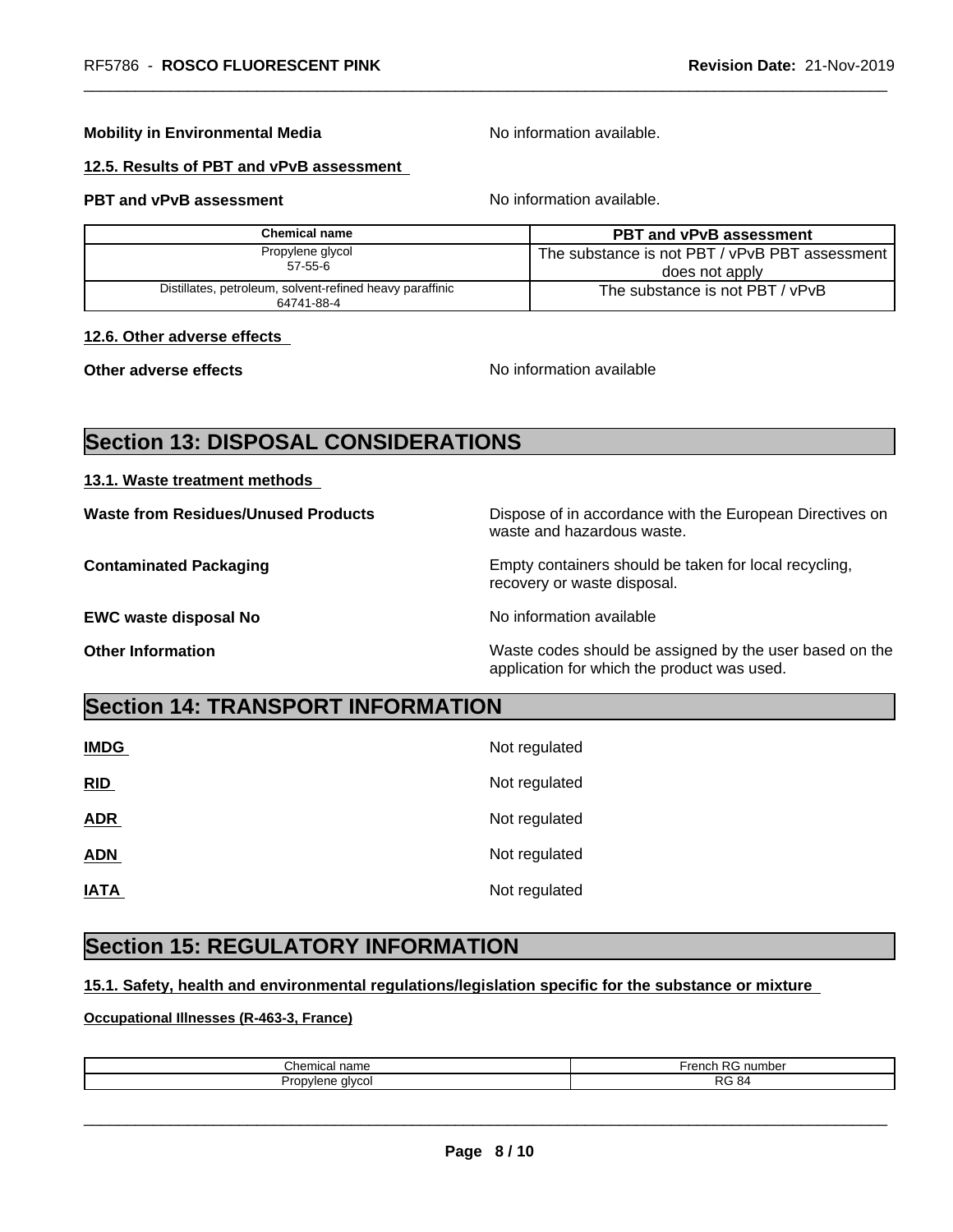| $- - - -$<br>ъ. |  |
|-----------------|--|
|                 |  |

#### **European Union**

Take note of Directive 98/24/EC on the protection of the health and safety of workers from the risks related to chemical agents at work

#### **International Inventories**

| <b>AICS</b><br><b>DSL: Canada</b> | No - Not all of the components are listed.<br>Yes - All components are listed or exempt. |
|-----------------------------------|------------------------------------------------------------------------------------------|
| <b>EINECS: European Union</b>     | No - Not all of the components are listed.                                               |
| <b>ENCS</b>                       | No - Not all of the components are listed.                                               |
| <b>IECSC</b>                      | No - Not all of the components are listed.                                               |
| <b>KECL</b>                       | No - Not all of the components are listed.                                               |
| <b>PICCS</b>                      | No - Not all of the components are listed.                                               |
| <b>TSCA: United States</b>        | Yes - All components are listed or exempt.                                               |

#### **Legend**

 **AICS** - Australian Inventory of Chemical Substances  **DSL/NDSL** - Canadian Domestic Substances List/Non-Domestic Substances List  **IECSC** - China Inventory of Existing Chemical Substances  **EINECS/ELINCS** - European Inventory of Existing Chemical Substances/European List of Notified Chemical Substances  **ENCS** - Japan Existing and New Chemical Substances  **KECL** - Korean Existing and Evaluated Chemical Substances  **PICCS** - Philippines Inventory of Chemicals and Chemical Substances  **TSCA** - United States Toxic Substances Control Act Section 8(b) Inventory

#### **15.2. Chemical safety assessment**

## **Chemical Safety Report** No information available

# **Section 16: OTHER INFORMATION**

#### **Full text of H-Statements referred to under section 3**

H301 - Toxic if swallowed

- H304 May be fatal if swallowed and enters airways
- H311 Toxic in contact with skin
- H314 Causes severe skin burns and eye damage
- H317 May cause an allergic skin reaction
- H318 Causes serious eye damage
- H335 May cause respiratory irritation
- H361 Suspected of damaging fertility or the unborn child
- H372 Causes damage to organs through prolonged or repeated exposure
- H400 Very toxic to aquatic life

| <b>Classification procedure:</b>               | Expert judgment and weight of evidence determination                                                                                          |
|------------------------------------------------|-----------------------------------------------------------------------------------------------------------------------------------------------|
| Key literature references and sources for data | Data from internal and external sources                                                                                                       |
| <b>Prepared By</b>                             | <b>Product Stewardship Department</b><br>Rosco Laboratories Inc.<br>52 Harbor View Avenue<br>Stamford, CT 06902, USA<br>Phone: (203)-708-8900 |
| <b>Issuing Date</b>                            | 21-Nov-2019                                                                                                                                   |
|                                                |                                                                                                                                               |